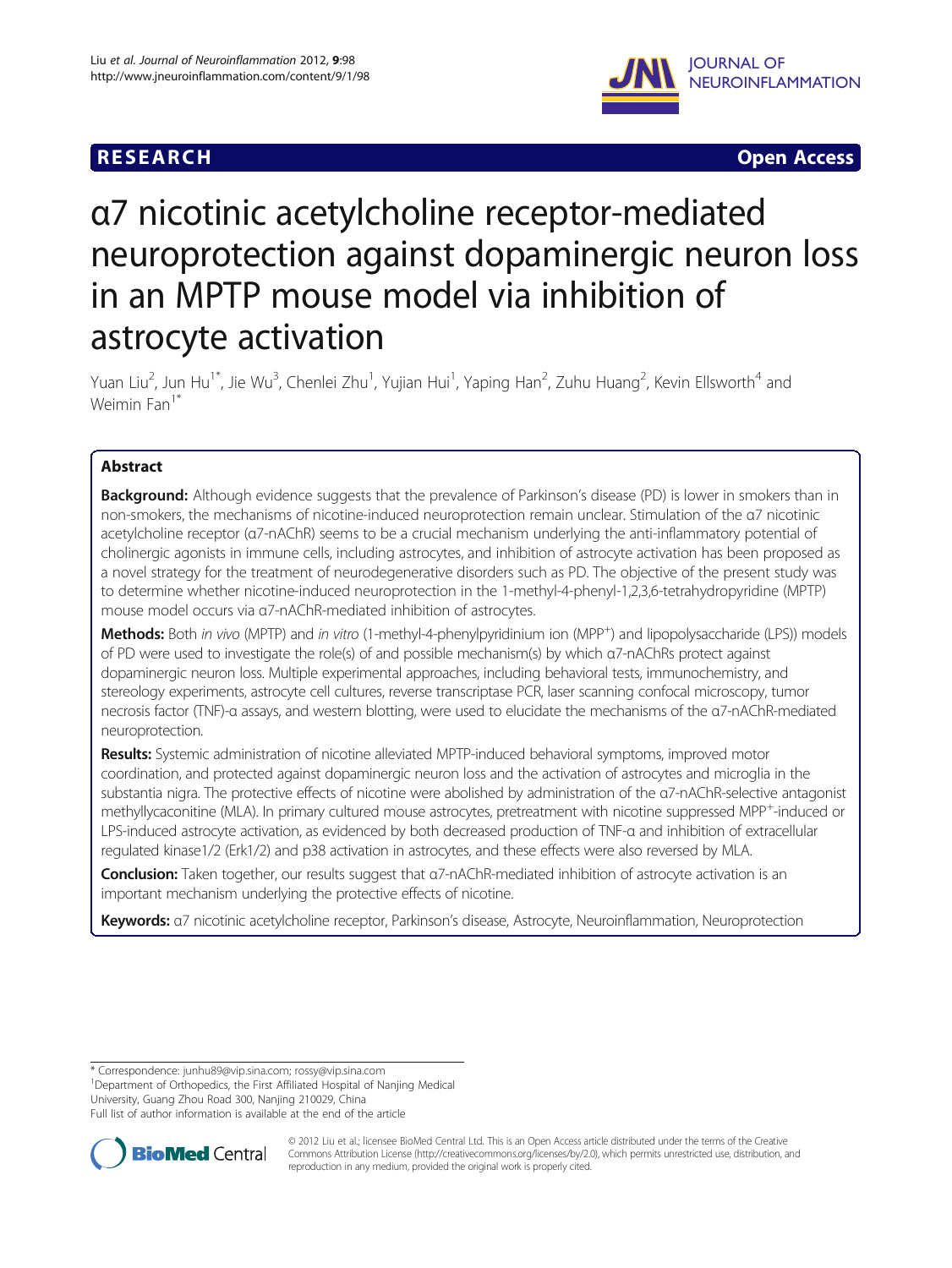## Background

Administration of the neurotoxin 1-methyl-4-phenyl-1,2,3,6-tetrahydropyridine (MPTP) to establish various animal models of Parkinson's disease (PD) has proved to be valuable in the analysis of crucial aspects of this neurodegenerative disease. A metabolite of MPTP in astrocytes, 1 methyl-4-phenylpyridinium ion (MPP<sup>+</sup>), is known to block mitochondrial complex I and to lead to the selective dopaminergic neurodegeneration that is also present in PD [[1](#page-13-0)]. Astrocytes, the most abundant glial cell population, are of neuroectodermal origin, and are thought to be essential for brain homeostasis and neuronal function [[2](#page-13-0)]. Evidence suggests that there is enhanced immunoreactivity of glial fibrillary acidic protein (GFAP) in the striatum and substantia nigra (SN) of patients with PD and in mice treated with MPTP. In the MPTP mouse model, astrocyte activation has been found to be concomitant with neuronal death [\[3](#page-13-0)- [5](#page-13-0)].

Studies have shown that after neuronal injury, reactive astrocytes can facilitate neuronal destruction by synthesizing and releasing pro-inflammatory cytokines, which can damage local neurons [\[2](#page-13-0)]. Reactive astrocytes can also actively contribute to secondary degeneration after CNS insults or in response to inflammatory signaling cues [[6\]](#page-13-0). Consequently, drugs that can inhibit astrocyte activation and the subsequent inflammatory processes may assist in providing new insights into the intrinsic capacity of the CNS to endure pathogenic insults, and can aid in the identification of molecular targets for therapeutic interventions in a variety of neuroinflammatory and neurodegenerative diseases such as PD [\[2](#page-13-0)].

Epidemiologic studies have shown that the prevalence of PD is lower in smokers than in non-smokers. Nicotine, a potent agonist to nicotinic acetylcholine receptors (nAChRs), may exert anti-parkinsonian effects [\[7\]](#page-13-0). Recent studies suggest that the 'nicotinic anti-inflammatory pathway' may have important clinical implications, as treatment with nicotinic agonists can potentially modulate the production of pro-inflammatory cytokines from immune cells via interactions at α7-containing nAChRs (α7-nAChRs). Thus, α7-nAChRs may serve as a crucial link between inflammation and neurodegeneration in PD and could represent a pharmacological target for potential induction of neuroprotection [\[8](#page-13-0)].

In the present study, the main objective was to determine, using *in vivo* and *in vitro* models, whether nicotine, acting at α7-nAChRs, could inhibit astrocyte-mediated neuroinflammation triggered by MPTP/MPP<sup>+</sup>, thus potentially preventing dopaminergic neurodegeneration. The potential anti-inflammatory mechanism(s) and regulation of astrocyte activation by nicotine were further investigated using lipopolysaccharide (LPS), which is the most extensively used glial cell activator because of its induction of inflammatory changes and consequent dopaminergic neurodegeneration [\[9](#page-13-0)]. Furthermore, we investigated whether α7-nAChR function is associated with modulation of phosphorylation of extracellular regulated kinase1/2 (Erk1/2) and p38 mitogen-activated protein kinases (MAPKs).

## **Methods**

#### Animals and treatments

All experiments were carried out in accordance with the National Institutes of Health Guide for the Care and Use of Laboratory Animals (publication number 85–23, revised 1985) and the Society for Neuroscience Guidelines for the Care and Use of Animals in Neuroscience Research, and were approved by the Institutional Animal Care and Use Committee of Nanjing Medical University [[5](#page-13-0)].

Male C57BL/6 black mice (8 to 10-weeks old, weighing 24 to 28 g) were used. All animals were housed in groups of five per cage under standard laboratory conditions with free access to food and water, constant room temperature  $(22^{\circ}C)$  and humidity (50 to 60 %), and a natural day/night cycle.

Nicotine, methyllycaconitine citrate (MLA), and MPTP were dissolved in sterile saline (0.9 % NaCl). Mice were randomly divided into different groups as described below. All drugs were obtained from Sigma Chemical Co. (St. Louis, MO, USA).

Control mice received saline only. Mice in the treatment group received four intraperitoneal injections of MPTP-HCl 20 mg/kg at 2-hour intervals on the same day. For nicotine treatment, mice were given intraperitoneal injections of nicotine (0.25 or 0.5 mg/kg) five times a day at 2-hour intervals over a 2-week period (1 week before, during, and 1 week after MPTP administration). The nicotine was injected 30 minutes before each MPTP injection. MLA 5.0 mg/kg, used for nicotine antagonism studies, was injected 30 minutes before nicotine administration twice a day for 2 weeks (1 week before, during, and 1 week after MPTP administration) [\[10,11](#page-13-0)]. Furthermore, cohorts of mice were treated with nicotine 0.5 mg/kg or MLA 5.0 mg/kg alone five times a day at 2-hour intervals for 2 weeks to observe whether those drugs alone influenced behavioral symptoms, dopaminergic neuron degeneration, and/or astrocyte activation.

## Behavioral tests

The effects of MPTP on movement were evaluated by a pole test [[3\]](#page-13-0). Briefly, a cork ball (diameter 25 mm) was fixed to the top of a vertical, wooden rough-surfaced pole (diameter 10 mm, height 500 mm). The mouse was placed head upward on the cork ball, and the following activities were recorded: turning downward on the ball, climbing down the upper half of the pole, climbing down the lower half of the pole. The activities were scored as follows: 3 for recorded times of less than 3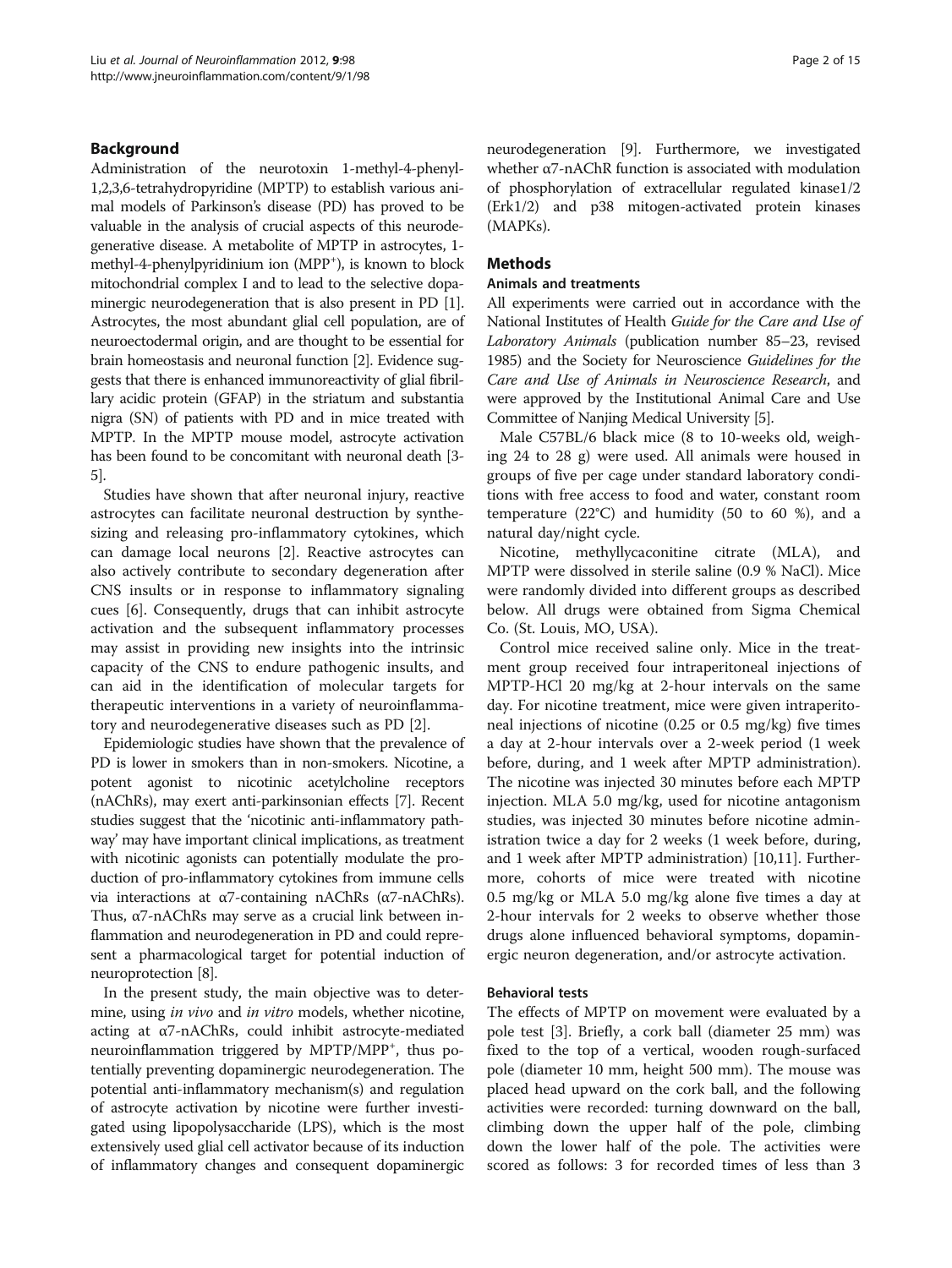seconds, 2 if less than 6 seconds, and 1 if less than 6 seconds. Results were expressed as the total score.

#### Immunochemistry and stereology

Animals were anaesthetized using chloral hydrate, and perfused with 0.9% NaCl, followed by cold 4% paraformaldehyde in 0.1 mol/l phosphate buffer (pH 7.4). The brains were dissected out and maintained in 4 % paraformaldehyde overnight. Brains were cryopreserved in 30% sucrose in PBS and stored at −70°C until required. Freefloating sections encompassing the entire midbrain were cut on a cryostat. Sections were processed for tyrosine hydroxylase (TH), GFAP, and Mac-1 (marker for microglia [[4](#page-13-0)]) immunohistochemistry as described below. After incubation for 1 h in 10 % BSA with 0.3% Triton X-100 in 0.01 mol/l PBS, the tissue sections (30 mm) were incubated with primary antibodies overnight at 4°C. The primary antibodies used in this study were a mouse antibody against TH (1:3000, Sigma Chemical Co.), goat antibody against GFAP (1:1000; Millipore Corp., Billerica, MA, USA), and rat anti-mouse Mac-1 polyclonal antibody (1:100, CD11b, AbD; Serotec, Oxford, UK). Immunostaining was visualized by using 3,3′-diaminobenzidine, and sections were then counterstained with hematoxylin [\[5](#page-13-0),[6,12\]](#page-13-0).

All cell counts were performed by researchers blinded to the experimental status of the animals. The total number of TH-immunoreactive (IR) neurons, GFAP-IR astrocytes, and Mac-1-IR microglia in the substantia nigra pars compacta (SNpc) were counted from six mice per group using an optical fractionator [[13](#page-13-0)], which is an unbiased method of cell counting that is not affected by either the volume of reference or the size of the counted elements (Stereo Investigator software, Microbrightfield, Colchester, VT, USA). In this method, TH-IR neurons, GFAP-IR astrocytes, and Mac-1-IR microglia were counted in the SNpc of every fourth section (30 mm) throughout the entire extent of the SNpc. Each midbrain section was viewed at low power  $(x10$  objective), and the SNpc was outlined in accordance with the established anatomical landmark. Then, at a random starting point, the number of TH-positive neurons, GFAPpositive astrocytes and Mac-1-IR microglia were counted at high power  $(x100, \text{ oil immersion})$ . To avoid double counting of cells with unusual shapes, each type of cell (TH-IR neurons, GFAP-IR astrocytes and Mac-1-IR microglia) was counted only when its nucleus were optimally visualized, which occurred in only one focal plane. After all the appropriate cells were counted, the total numbers of TH-IR neurons, GFAP-IR astrocytes, and Mac-1-IR microglia in the SNpc were calculated using the formula described by West [[13\]](#page-13-0). Sampling grid dimensions were  $120 \times 120 \times 5$  mm (x, y, and z axes, respectively).

#### Astrocyte cell cultures

Primary cultures of mouse astrocytes were prepared from the midbrain of C57BL/6 black newborn mice 1 to 2 days after birth as previously described [[6\]](#page-13-0). In brief, the mid brain was dissected under sterile conditions and the meninges were carefully removed. Brain tissues were dissociated in 0.25% trypsin (Gibco) for 10 minutes at 37°C. The cell suspension was separated by centrifugation at 240 g for 5 minutes, and the cells were transferred to poly-D-lysine pre-coated cell culture flasks in DMEM containing 10% FCS, 100 U/ml penicillin and 100 μg/ml streptomycin. The cultures were maintained at 37 $^{\circ}$ C in a humidified atmosphere of 5% CO<sub>2</sub> and 95% air. Before the experiments, analyses showed that over 95% of the cells stained positively for the astrocytic marker GFAP (1:800; Abcam, Cambridge, MA, USA). All experiments were performed after approximately 12 to 15 days in culture.

#### Staining with α-bungarotoxin and confocal microscopy

Primary cultured astrocytes (as described above) were passaged in six-well tissue-culture plates at  $5 \times 10^5$  cells per well, and then cultured for 24 hours. Thereafter, cultures were incubated with Alexa Fluor 488-conjugated α-bungarotoxin (2.5 μg/ml; B13422, Invitrogen Corp., OR, USA) at 4°C for 15 minutes. Immediately after incubation, these cells were washed with PBS three times, and then fixed for 15 minutes in 4% paraformaldehyde in PBS at room temperature. After fixation, cells were washed once with PBS and then mounted for viewing under a laser scanning confocal microscope (Meta 710 Laser Scanning Microscope, Carl Zeiss Inc., Thornwood, NY, USA).

## Reverse transcription-polymerase chain reaction and real-time PCR

For RNA extraction and reverse transcription (RT)- PCR, total RNA was isolated  $(RNAiso^{TM}$  Plus; TaKaRa Biotechnology, Dalian, China) from the SN brain region of mice after drug treatment. First-strand cDNA was synthesized from total RNA using a firststrand cDNA synthesis kit (TaKaRa Biotechnology) in accordance with the manufacturer's instructions. PCR was performed on the equivalent cDNAs from each sample. Amplification was performed with the primer sets shown in Table [1.](#page-3-0) The thermal cycling conditions for both sets of primers were 94°C for 5 minutes, followed by 30 cycles of 94°C for 30 seconds, 57°C for 30 seconds, and 72°C for 45 seconds, with a final extension step at 72°C for 10 minutes. The PCR products were then separated in a 3% agarose gel containing ethidium bromide, and analyzed using a gel imaging system (model 3500, Tanon Science and Technology Co., Shanghai, China). Each real-time PCR reaction was carried out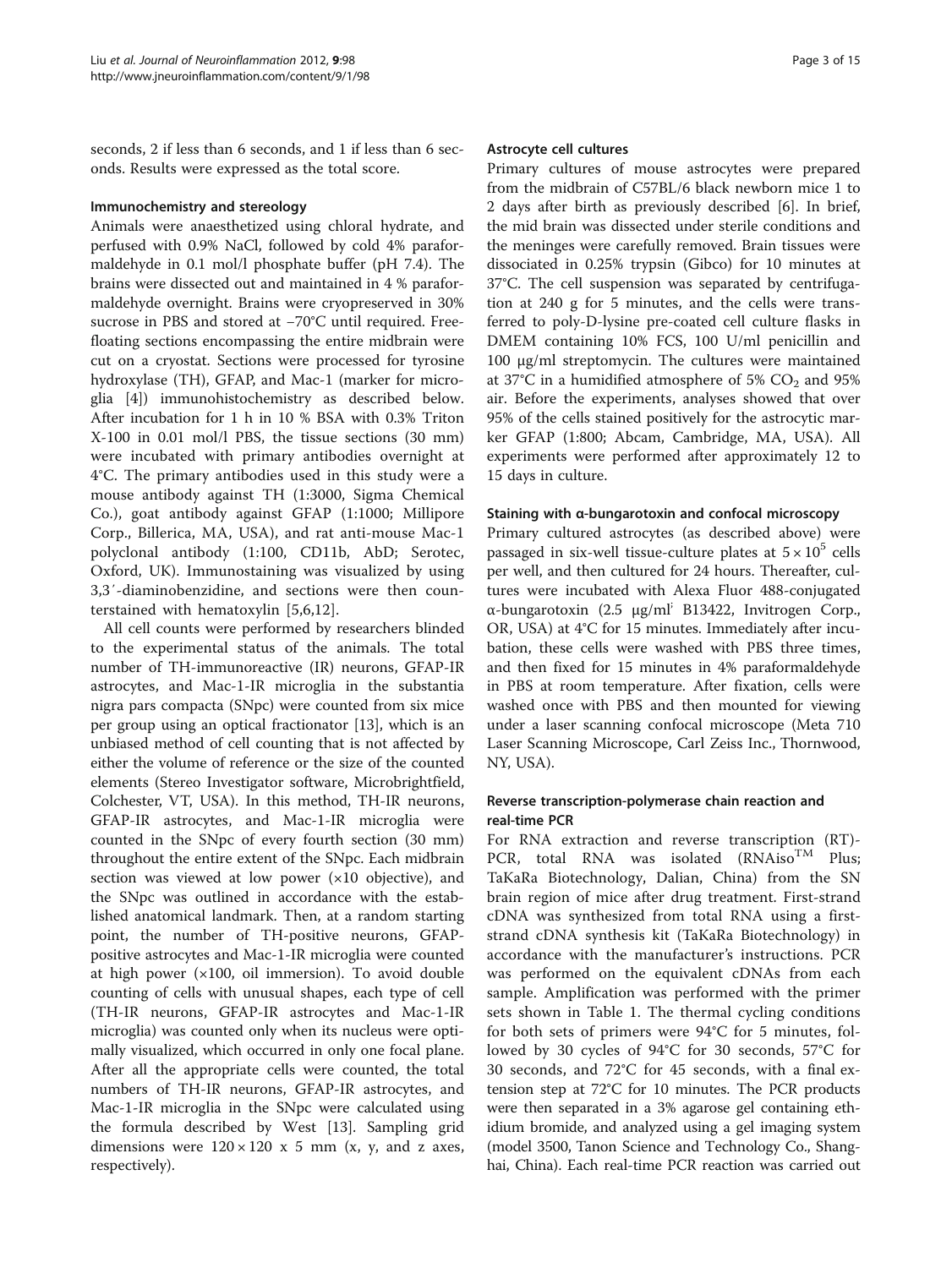<span id="page-3-0"></span>Table 1 Primers used for amplification

| Name         | <b>Genbank accession number</b> | <b>Direction</b> | Sequence, $5' \rightarrow 3'$ | Size of product bp |
|--------------|---------------------------------|------------------|-------------------------------|--------------------|
| <b>GADPH</b> | NM 008084.2                     | Forward          | <b>TGTGTCCGTCGTGGATCTGA</b>   | 150                |
|              |                                 | Reverse          | TTGCTGTTGAAGTCGCAGGAG         |                    |
| a7 subunit   | NM 007390.3                     | <b>Forward</b>   | AACCATGCGCCGTAGGACA           |                    |
|              |                                 | Reverse          | <b>CTCAGCCACAAGCAGCATGAA</b>  |                    |

GADPH, glyceraldehyde-3-phosphate dehydrogenase.

in triplicate in a total volume of 20 μl with SYBR Green (Premix Ex TaqTM; TaKaRa Biotechnology, Dalian, China) under the following conditions: stage 1, 95°C for 30 seconds (1 cycle); stage 2, 95°C for 5 seconds and 60°C for 20 seconds (40 cycles). Determination of the cycle threshold (Ct) value in a PCR amplification curve was performed using a real-time PCR system (LightCycler; Roche Diagnostics, Basel, Switzerland).

#### Tumor necrosis factor-α assay

Nicotine, LPS, MPP<sup>+</sup> and MLA were dissolved in buffered Hank's buffered salt solution at neutral pH (7.0). All drugs were obtained from Sigma Chemical Co.. Cells were plated onto 12-well plates  $(1.5 \text{ ml}, 1 \times 10^6/\text{well})$ , and allowed to adhere for 24 hours at 37°C before being subjected to various treatments. When performing treatments, we used FCS-free DMEM, and the amount of TNF- $\alpha$  in the culture medium was determined 24 hours after treatment using a mouse TNF-α ELISA kit (Beijing 4A Biotech Co. Ltd., Beijing, China) [\[12\]](#page-13-0).

#### Western blotting

Cells were collected and homogenized in 200 μl lysis buffer. After incubation for 20 minutes on ice, cell lysates were separated by centrifugation, and the protein concentration in the extracts was determined by the Bradford assay. Proteins in the cell extracts were denatured with SDS sample buffer and separated by 10% SDS-PAGE. Proteins were transferred to nitrocellulose membranes using a wet transfer unit (Miniprotein-III; Bio-Rad Laboratories, Inc., Hercules, CA, USA). The membranes were incubated with 5% BSA dissolved in Tris-buffered saline with Tween 20 (TBS-T, 10 mmol/l Tris–HCl, 150 mmol/l NaCl, and 0.1% Tween 20, pH 7.5)) at room temperature for 1 hour, washed three times, and incubated with different antibodies (Erk1/2, phosphor-Erk1/2, p38 and phospho-p38, 1:1000; Cell Signaling Technology Inc., Beverly, MA USA; α7-nAChRs, 1:300, Santa Cruz Biotechnology Inc., Santa Cruz, CA USA) overnight at 41°C. The membranes were washed three times with TBS-T buffer, and incubated with secondary antibody for 1 hour, followed by four washes in TBS-T. Signal detection was performed with an enhanced chemiluminescence kit [[6,12](#page-13-0)]. The results

were scanned using a gel imaging system (GelMax Imager; Ultra-Violet Products Ltd., Upland, CA, USA) and measured using analyzing software (Gel-Pro Analyzer software; Media Cybernetics, Inc., Bethesda, MD, USA).

#### Statistical analyses

All values are expressed as mean ± standard error of the mean (SEM). Differences between means were analyzed using one-way or two-way ANOVA with time and treatment as the independent factors. When ANOVA showed significant differences, pairwise comparisons between means were further analyzed using the Newman-Keuls post hoc test. In all analyses, significance was set at  $P = 0.05$  [\[3,5](#page-13-0)].

#### Results

## Nicotine alleviates 1-methyl-4-phenyl-1,2,3, 6-tetrahydropyridine-induced deficits in motor coordination

To assess the effects of nicotine on motor function in mice, we used the pole test. Mice were examined under baseline conditions and at 3 hours, 1 day, 2 days and 7 days after MPTP injection. Deficits in motor coordination clearly were seen in MPTP-treated mice at 3 hours, 1 day and 2 days after drug administration. On day 7, there was partial recovery of impaired motor function. Administration of nicotine 0.5 mg/kg significantly increased the performance scores of MPTP-treated mice on days 1, 2 and 7 compared with mice treated with MPTP alone. In particular, on day 2, mice treated with both MPTP and nicotine achieved similar pole-test scores to those of saline-treated control mice, suggesting that nicotine alleviated the MPTP-induced deficits in motor coordination. There was no significant difference in motor performance of mice treated with saline compared with those receiving nicotine alone (Figure [1](#page-4-0)).

## Nicotine acting via α7-nicotinic acetylcholine receptors prevents 1-methyl-4-phenyl-1,2,3,6-tetrahydropyridineinduced dopaminergic neuron loss in the substantia nigra pars compacta

Stereological counts of TH-IR cells in the SNpc were undertaken to explore the effects of nicotine on MPTP-induced degeneration of dopaminergic neurons.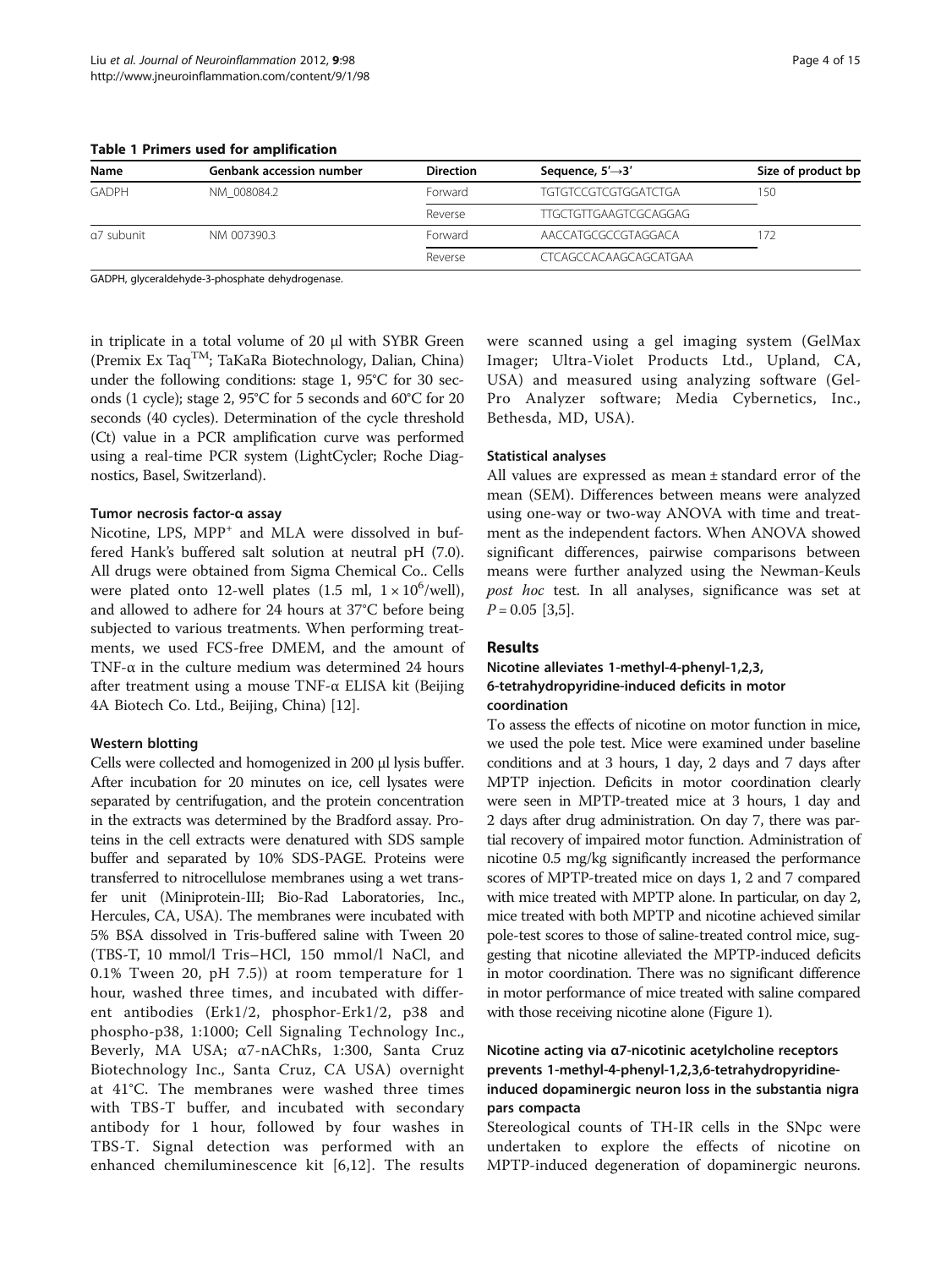<span id="page-4-0"></span>

Dopaminergic neurons in the SNpc were intensely immunoreactive to TH in control (saline-only) mice (Figure [2A](#page-5-0)). Treatment with MPTP significantly reduced the numbers of TH-IR neurons by  $42.5 \pm 4.2\%$  compared with controls. However, in mice treated with both MPTP and nicotine 0.5 mg/kg, dopaminergic neurons were reduced by only  $11.3 \pm 2.0\%$  compared with controls ( $P > 0.05$ ). The difference in the numbers of TH-IR neurons between mice treated with MPTP alone and those treated with both MPTP and nicotine was significant  $(P < 0.01)$ . Systemic administration of nicotine alone did not significantly alter the numbers of TH-IR neurons ( $P > 0.05$  compared with controls). To determine whether the protective effect of nicotine against MPTP-induced dopaminergic neuronal degeneration was mediated via α7-nAChRs, mice were pretreated with the  $\alpha$ 7-nAChR-selective antagonist MLA 5.0 mg/kg, 30 minutes before nicotine administration. MLA significantly reversed the protective effect of nicotine, as evidenced by a reduction in the numbers of dopaminergic neurons by  $33.8 \pm 2.3\%$  compared with controls  $(P < 0.01$ ; Figure [2B\)](#page-5-0). There were significant differences between the MLA pretreatment group and the group treated with both MPTP and nicotine  $(P < 0.01)$ , but not between the MLA pretreatment group and the group treated with MPTP alone  $(P > 0.05)$ . MLA administration alone did not significantly affect the numbers of TH-IR neurons  $(P > 0.05$  compared with controls) (Figure [2A,B\)](#page-5-0).

## Nicotine acting via α7-nicotinic acetylcholine receptors inhibits 1-methyl-4-phenyl-1,2,3,6-tetrahydropyridineinduced astrocyte activation in the substantia nigra pars compacta

To evaluate the effects of nicotine on astrocyte activation, immunostaining was used to detect the astrocyte marker GFAP. Acute administration of MPTP induced marked astrocyte activation in the mouse SN (Figure [3A,B\)](#page-6-0), as evidenced both by a significant increase in the numbers of GFAP-IR cells  $(334.6 \pm 23.9\%)$  increase compared with controls) and by morphological changes such as larger cell bodies and longer hypertrophic processes (data not shown). MPTP-induced astrocyte activation and corresponding increases in the number of GFAP-IR cells were suppressed by the addition of nicotine. Specifically, nicotine at concentrations of 0.25 and 0.5 mg/kg suppressed MPTP-induced increases in GFAP-IR cells by  $38.9 \pm 5.6\%$  and  $65.0 \pm 3.1\%$ , respectively  $(P < 0.01)$  compared with MPTP treatment alone. No significant increases in the numbers of GFAP-IR cells were seen in mice treated with nicotine alone  $(P > 0.05)$ compared with controls). Interestingly, the protective effect of nicotine against astrocyte activation was reversed by pretreatment with MLA 5.0 mg/kg (Figure [3A,B](#page-6-0)). MLA significantly reversed nicotinic inhibition of astrocyte activation by increasing the numbers of GFAP-IR cells to  $309.6 \pm 14.2\%$  compared with controls ( $P < 0.01$ ). There were significant differences between the MLA pretreatment group and the group treated with both MPTP and nicotine  $(P < 0.01)$ , but there were no significant differences between the MLA pretreatment group and the group treated with MPTP alone ( $P > 0.05$ ). MLA administration alone did not significantly affect the numbers of GFAP-IR cells  $(P > 0.05)$ compared with controls) (Figure [3A,B](#page-6-0)). These results suggest that nicotine probably inhibits MPTP-induced astrocyte activation via its actions at α7-nAChRs.

## Nicotine acting via α7-nicotinic acetylcholine receptors inhibits 1-methyl-4-phenyl-1,2,3,6-tetrahydropyridineinduced microglia activation in the substantia nigra pars compacta

To evaluate the effects of nicotine on microglia activation, immunostaining was used to detect the microglia marker Mac-1. Acute administration of MPTP induced marked microglia activation in the mouse SN (Figure [4A,B](#page-7-0)), as evidenced both by a significant increase in the numbers of Mac-1-IR cells  $(247.9 \pm 6.6\%$  increase compared with controls) and by the corresponding cellular morphological changes such as larger cell bodies and poorly ramified short thick processes. The MPTP-induced microglia activation and corresponding increases in the numbers of Mac-1-IR cells were suppressed by the addition of nicotine.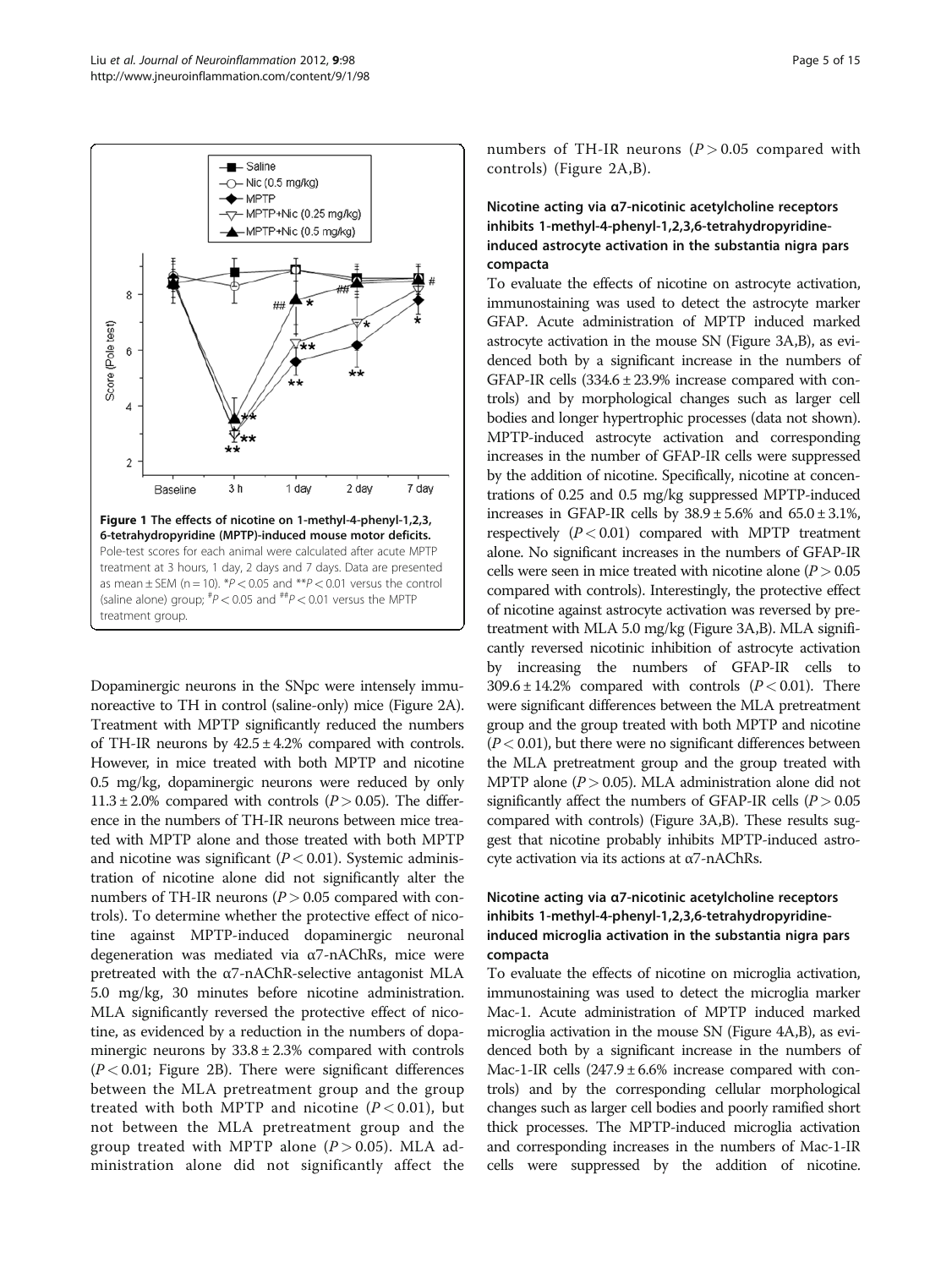<span id="page-5-0"></span>

Specifically, nicotine, at concentrations of 0.25 and 0.5 mg/kg, suppressed MPTP-induced increases in Mac-IR cells by  $27.5 \pm 7.8\%$  and  $48.3 \pm 9.4\%$ , respectively (P  $< 0.01$ ), compared with MPTP treatment alone. No significant increases in the numbers of Mac-1-IR cells were seen in mice treated with nicotine alone  $(P > 0.05$ compared with controls). Interestingly, the protective effect of nicotine against microglia activation was reversed by pretreatment with MLA 5.0 mg/kg (Figure [4A,B](#page-7-0)), which resulted in an increase in the numbers of Mac-1-IR cells by  $227.0 \pm 9.8$  % compared with controls (P  $< 0.01$ ). There were significant differences between the MLA pretreatment group and the group treated with both MPTP and nicotine  $(P < 0.01)$ , but not between the MLA pretreatment group and the group treated with MPTP alone  $(P > 0.05)$ . MLA administration alone did not significantly affect the numbers of Mac-1-IR cells  $(P > 0.05$  compared with controls) (Figure [4A,](#page-7-0) [B\)](#page-7-0). These results suggest that nicotine probably inhibits MPTP-induced microglia activation via its actions at α7-nAChRs.

## Expression of the α7-nicotinic acetylcholine receptor subunit in mouse astrocytes

To further test the hypothesis that nicotine-induced neuroprotection in an MPTP mouse model is mediated through its actions at α7-nAChRs on astrocytes, the expression of α7-nAChRs was evaluated using primary cultured astrocytes. Cell analyses showed that more than 95 % of primary cultured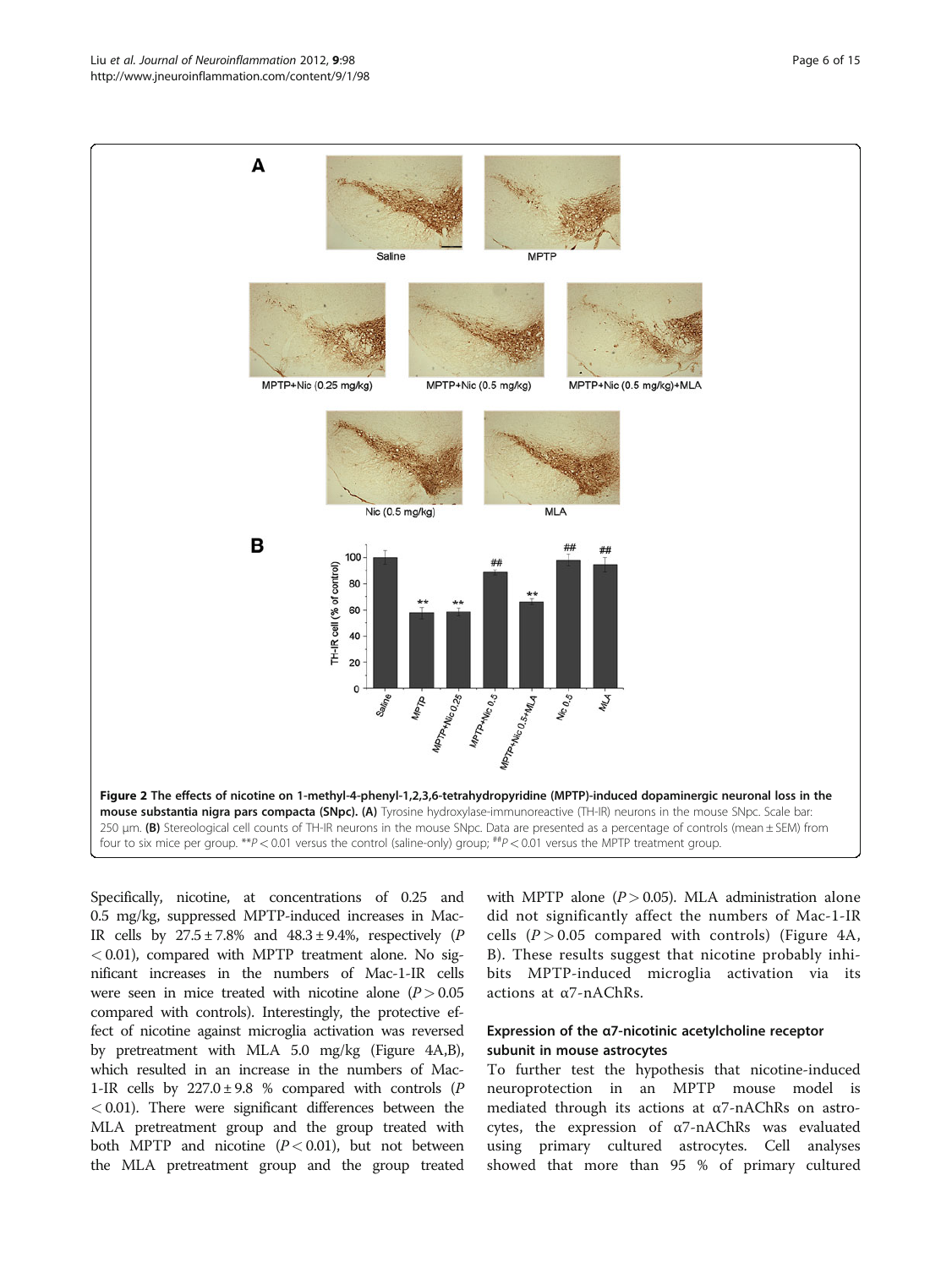<span id="page-6-0"></span>

mouse astrocytes were GFAP-positive (Figure [5A\)](#page-8-0). To determine whether α7-nAChR subunits were expressed in astrocytes, total RNA from primary cultured astrocytes was first isolated for RT–PCR and real-time PCR analyses. The results showed that  $\alpha$ 7-nAChR subunit mRNA was detected in astrocytes (Figure [5B](#page-8-0)). The Ct of glyceraldehyde-3-phosphate dehydrogenase and α7 nAChR were  $11.6 \pm 0.2$  and  $26.6 \pm 0.8$ , respectively. Fluorescence signals from cells entering the exponential growth phase gave positive results. Furthermore, the  $\alpha$ 7-nAChR subunit protein was detected by western blotting in primary cultured astrocytes (Figure [5C\)](#page-8-0). To evaluate whether α-bungarotoxin, an α7-

nAChR subunit-selective blocker, could bind to this receptor, we stained primary astrocytes with Alexa Fluor 488 conjugate-labeled α-bungarotoxin. Strong binding of α-bungarotoxin was seen on the astrocyte surface (Figure [5D](#page-8-0)).

## Nicotine acting via α7-nicotinic acetylcholine receptors decreases 1-methyl-4-phenylpyridinium ion- or lipopolysaccharide-induced production of tumor necrosis factor-α from mouse primary cultured astrocytes The data presented thus far suggest that nicotine,

probably acting at α7-nAChRs, protects dopaminergic neurons in the mouse SNpc from the effects of acute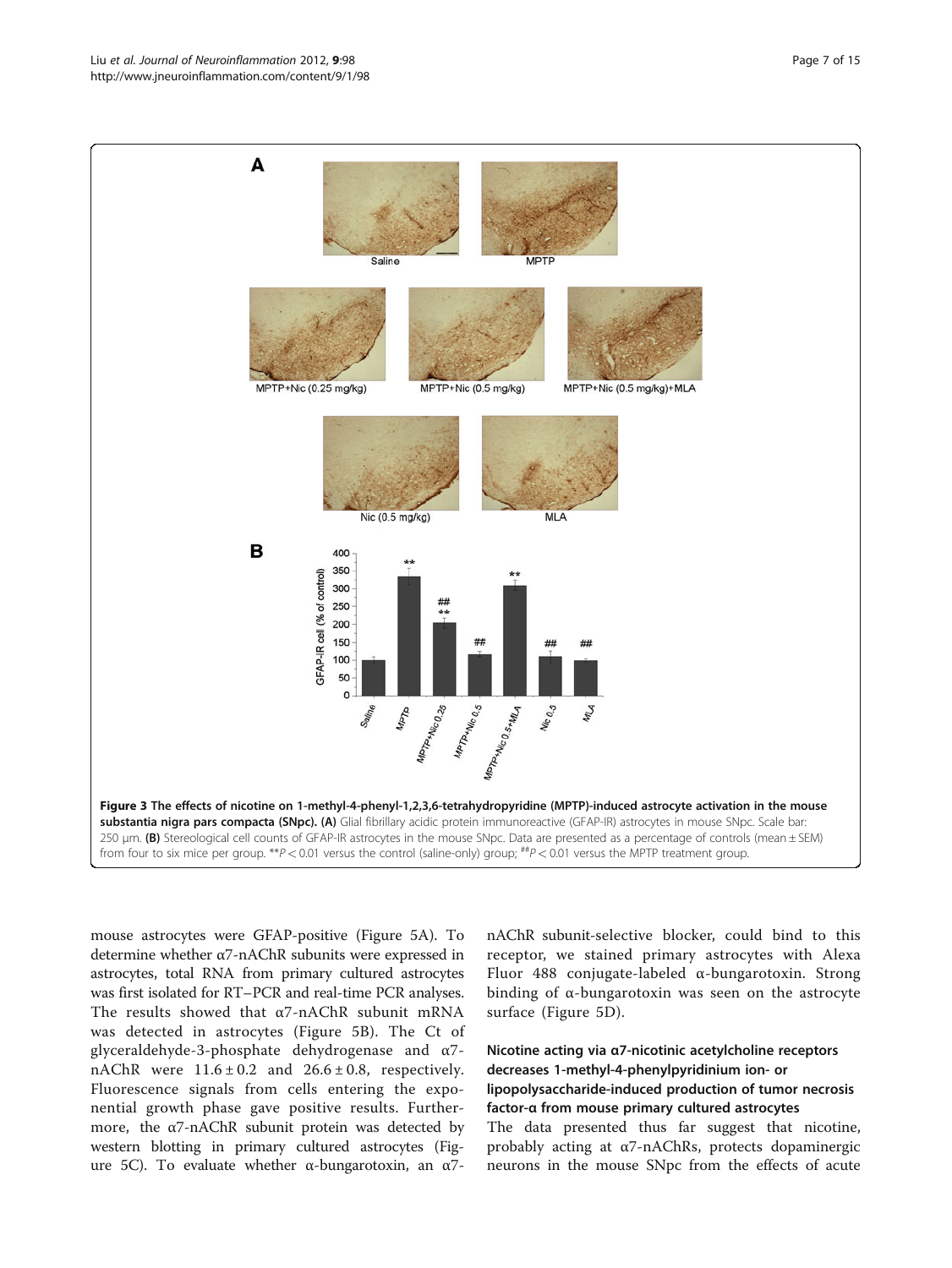#### <span id="page-7-0"></span>Liu et al. Journal of Neuroinflammation 2012, 9:98 Page 8 of 15 http://www.jneuroinflammation.com/content/9/1/98



MPTP treatment. One potential mechanism underlying the protective effect of nicotine is that activation of α7-nAChRs suppresses astrocyte activation and in turn decelerates or eliminates neuronal inflammatory responses. To test this hypothesis, we evaluated the effects of nicotine on release of the inflammatory factor TNF- $\alpha$  induced by MPP<sup>+</sup> or the bacterial endotoxin LPS in cultured mouse astrocytes. Incubation of cultured mouse astrocytes with MPP<sup>+</sup> 200 μmol/l or LPS 100 ng/ml for 24 hours significantly increased the production of TNF- $\alpha$  (P < 0.01) versus control) (Figure [6A,B](#page-9-0)). Notably, MPP<sup>+</sup> 200 μmol/l or LPS 100 ng/ml induced astrocyte activation but failed to affect astrocyte viability (data not

shown). Pretreatment with nicotine (0.1, 1 or 10 μmol/l) for 30 minutes before the addition of MPP<sup>+</sup> or LPS decreased the production of TNF- $\alpha$  in a concentration-dependent manner (Figure [6C,D](#page-9-0)). Specifically, nicotine 10 μmol/l reduced MPP<sup>+</sup>- and LPS-induced production of TNF- $\alpha$  by 58.0 ± 6.7 % (P  $< 0.05$  versus MPP<sup>+</sup> treatment alone) and  $88.5 \pm 1.7$  %  $(P < 0.01$  versus LPS treatment alone), respectively (Figure [6C,D](#page-9-0)). Preincubation with MLA 100 nmol/l for 30 minutes before administration of nicotine fully reversed its inhibitory effects (Figure [6E,F](#page-9-0)). There were no significant differences between the MLA pretreatment group and the groups treated with  $MPP^+$ or LPS alone. These results suggest that nicotine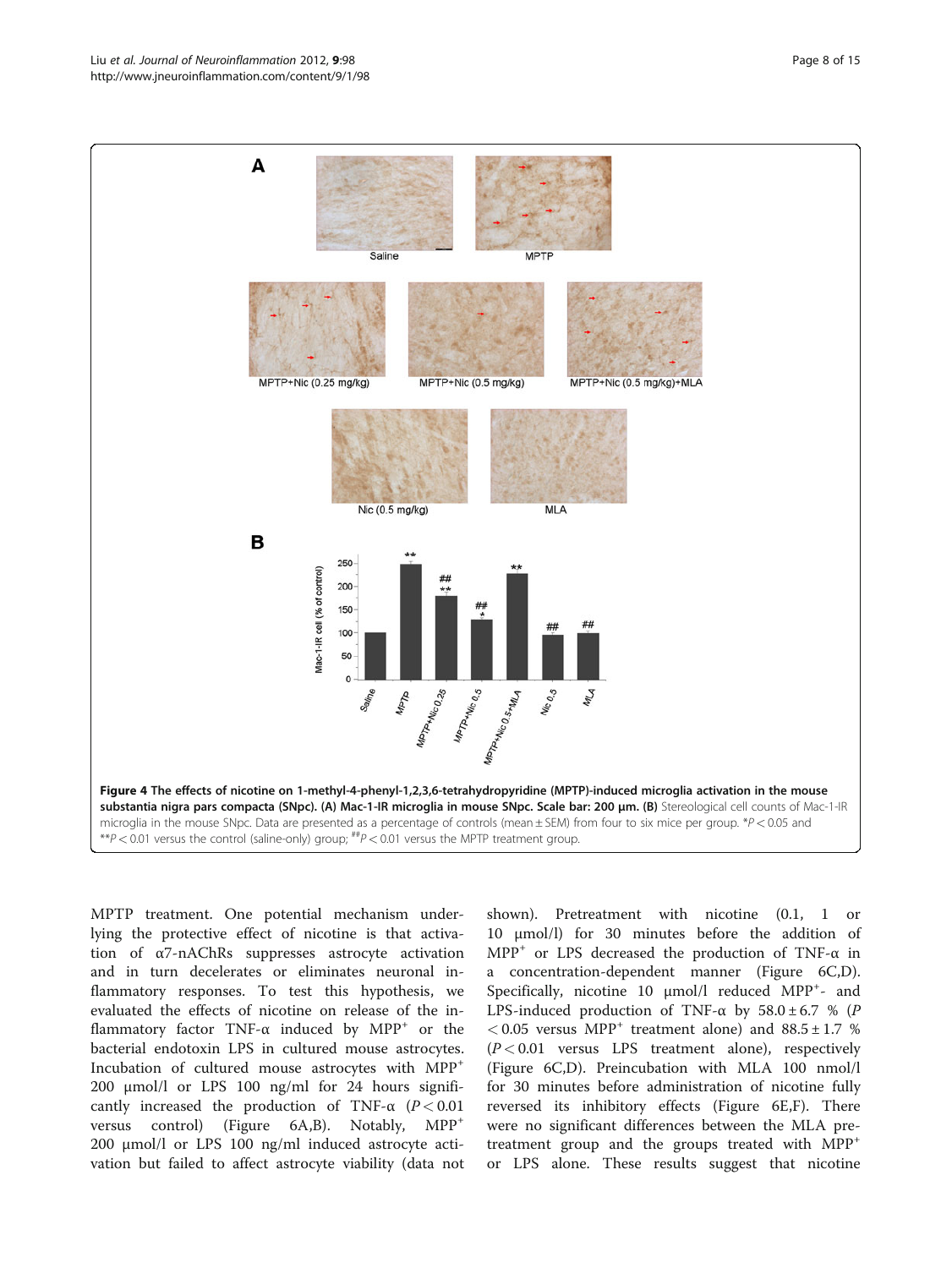significantly abolishes MPP<sup>+</sup>- or LPS-induced production of pro-inflammatory factors from astrocytes via stimulation of α7-nAChRs.

## Nicotine acting via α7-nicotinic acetylcholine receptors suppresses extracellular regulated kinase1/2 and p38 mitogen-activated protein kinase activation induced by 1-methyl-4-phenylpyridinium ion in astrocytes

MAPKs collectively constitute key signaling molecules in processes of neuroinflammation. Phosphorylation of MAPKs leads to the initiation of signal cascades that regulate the synthesis of a variety of pro-inflammatory factors such as TNF- $\alpha$  in microglia [\[12\]](#page-13-0) and astrocytes [[6](#page-13-0)]. In the present study, we investigated whether nicotine eliminated the MPP<sup>+</sup>-induced phosphorylation of both Erk1/2 and p38 MAPKs in astrocyte cultures. Treatment with  $MPP<sup>+</sup> 200 \mu mol/l$  induced rapid and transient phosphorylation of both Erk1/2 and p38, reflecting their activation, and peak levels of phosphorylated Erk1/2 and p38 occurred after 30 minutes (Figure [7A,B\)](#page-10-0). Levels of phosphorylated Erk1/2 and p38 were sustained for up to 1 hour after MPP<sup>+</sup> treatment. These results suggest that both Erk1/2 and p38 MAPKs are activated in response to MPP<sup>+</sup> stimulation in astrocytes. Next, we explored the effects of nicotine on MPP<sup>+</sup>-induced Erk1/2 and p38

<span id="page-8-0"></span>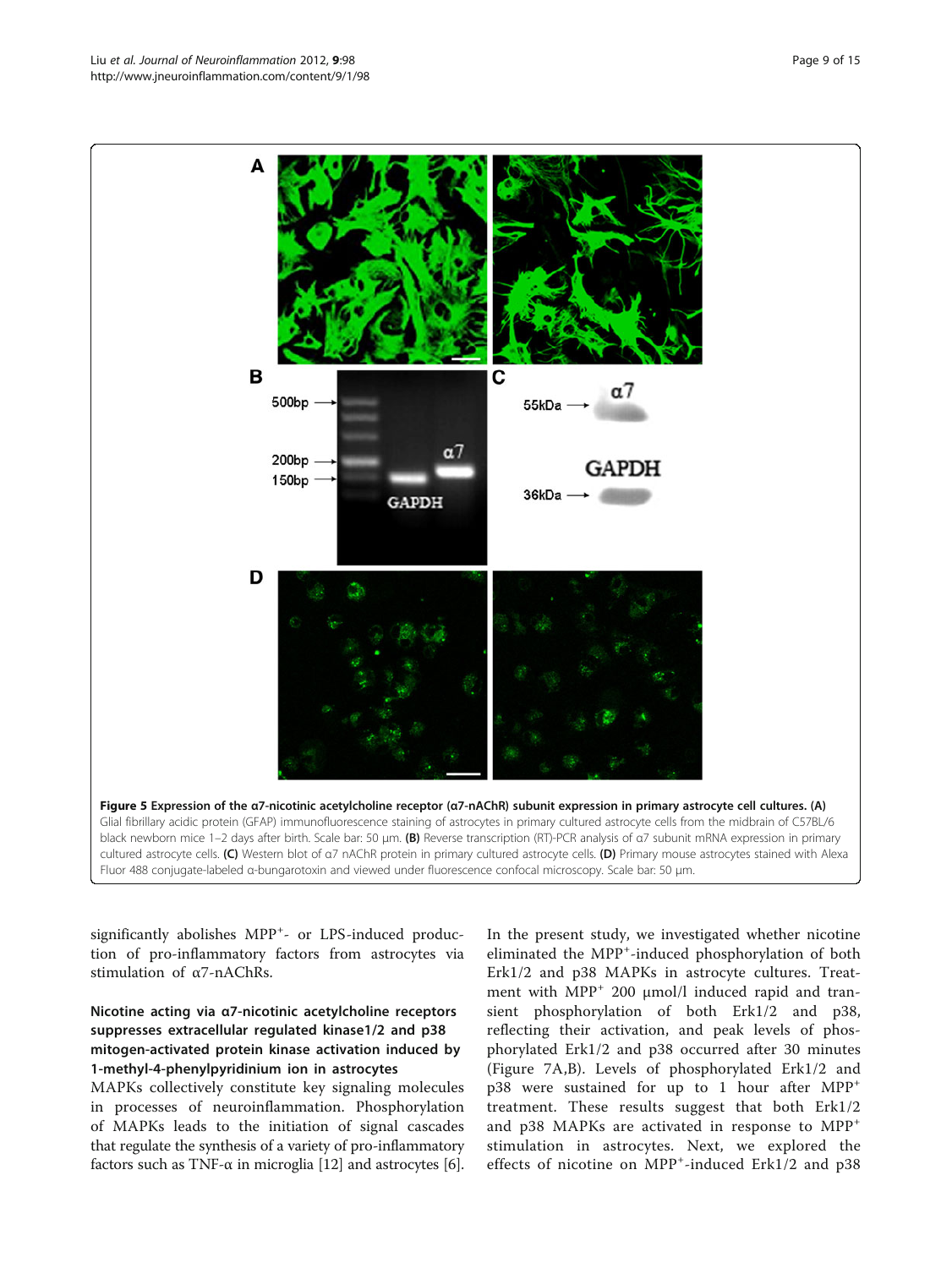<span id="page-9-0"></span>

\*\*P < 0.01 versus the control group;  $^{tp}$  < 0.05 and  $^{ttp}$  < 0.01 versus the MPP<sup>+</sup> treatment alone group.

MAPK phosphorylation. Pretreatment with 10 μmol/l nicotine suppressed MPP<sup>+</sup>-induced increases in the levels of phosphorylated Erk1/2 and p38 by  $32.3 \pm 1.7$  % ( $P < 0.01$ ) and  $56.4 \pm 3.1$  % ( $P < 0.01$ ), respectively (Figure [7C,D](#page-10-0)). Moreover, the suppressive effects of nicotine on Erk1/2 phosphorylation were completely reversed by 30 minutes of pretreatment with MLA 100 nmol/l. Interestingly, the suppressive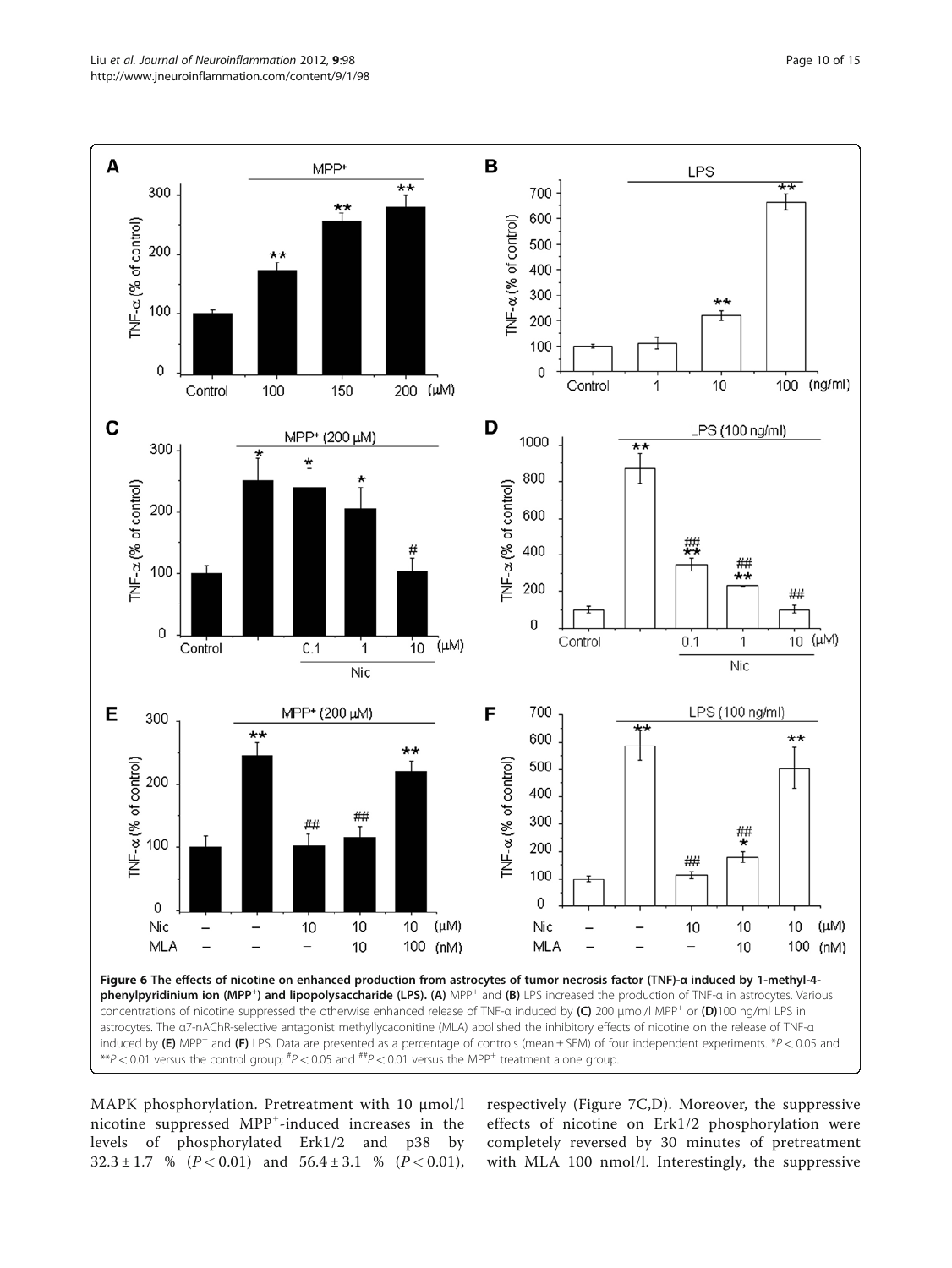<span id="page-10-0"></span>

effects of nicotine on p38 phosphorylation were only partially reversed by MLA. These data suggest that nicotine acting at α7-nAChRs suppresses MAPK signaling transduction, thereby affecting processes mediating neuroinflammation.

## Nicotine acting via α7-nicotinic acetylcholine receptors suppresses lipopolysaccharide-induced extracellular regulated kinase1/2 and p38 mitogen-activated protein kinase activation in astrocytes

LPS has been extensively used as a glial activator for the induction of inflammatory dopaminergic neurodegeneration [[9](#page-13-0)]. We examined whether nicotine also regulated LPS-induced MAPK signaling transduction. Astrocytes were treated with LPS 100 ng/mL for

different lengths of times to determine the extent of MAPK activation after LPS stimulation. Treatment with LPS also led to rapid and transient phosphorylation of both Erk1/2 and p38, with peak levels similarly occurring at 30 minutes (Figure [8A,B](#page-11-0)). Levels of phosphorylated Erk1/2 and p38 were sustained for up to 2 and 4 hours, respectively, after LPS administration. These results suggest that both Erk1/2 and p38 are activated in response to LPS stimulation in astrocytes. We then investigated whether nicotine could regulate LPS-induced Erk1/2 and p38 phosphorylation. Pretreatment with nicotine 10 μmol/l suppressed LPS-induced increases in phosphorylated Erk1/2 and p38 by  $39.6 \pm 2.3$  % ( $P < 0.01$ ) and  $23.8 \pm 5.1$  % ( $P < 0.01$ ), respectively (Figure [8C,D](#page-11-0)).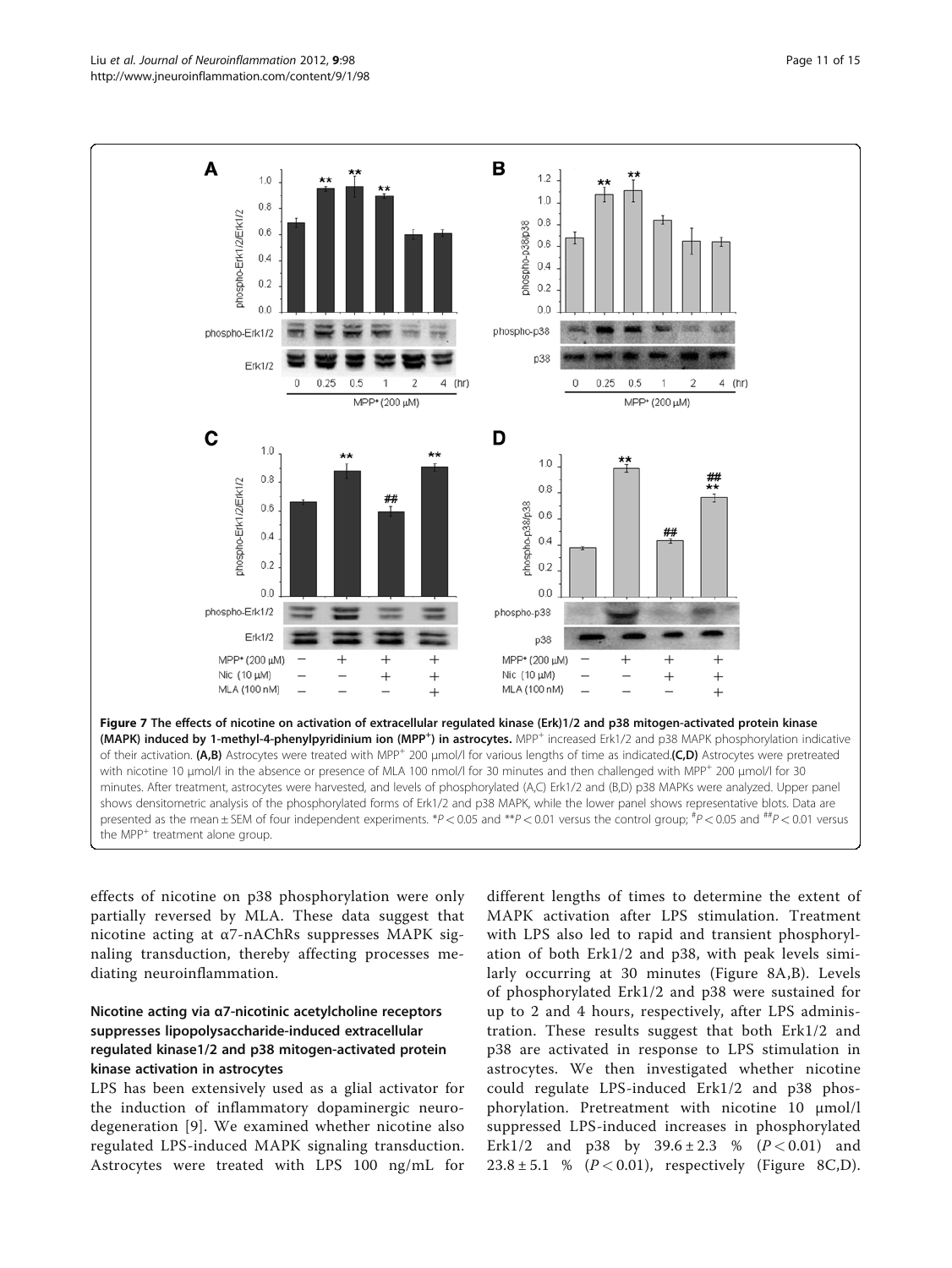<span id="page-11-0"></span>

Moreover, the suppressive effects of nicotine on Erk1/2 and p38 phosphorylation were completely reversed by MLA (100 nmol/l). These data suggest that nicotine, through its actions at  $\alpha$ 7-nAChRs, also inhibits LPS-induced astrocyte activation via suppression of MAPK signaling transduction.

### **Discussion**

In the brain, two types of glial cells, astroglia and microglia, are the main players in neuroinflammatory processes. Microglia, which are resident immune cells within the brain, are considered to be 'professional' macrophages of the CNS. For this reason, most of the studies of neuroinflammatory processes in the CNS have focused on microglia. The contribution of astroglia to these processes often has been neglected. However, recent evidence suggests that astroglia, which represent the most abundant glial cell population, mediate crucial neuroinflammatory processes involved in the initiation and subsequent development of neurodegenerative disorders such as PD [[2\]](#page-13-0). Our results and those obtained from previous studies identified enhanced immunoreactivity of GFAP-labeled astrocytes in the SN of MPTPtreated mice, suggesting that reactive astrocytes may play a key role in brain regions damaged by MPTP [[3-5](#page-13-0)]. Thus, drugs that can regulate astrocyte activation may potentially exert neuroprotective effects against MPTP/ MPP<sup>+</sup> -induced toxicity.

In the present study, we found that systemic administration of nicotine significantly alleviated MPTPinduced perturbed behavioral symptoms, improved compromised motor coordination, protected against degeneration of dopaminergic neurons, and inhibited activation of astrocytes and microglia in the SN. Furthermore, we found that nicotine suppressed MPP<sup>+</sup>or LPS-stimulated elevation of TNF-α released from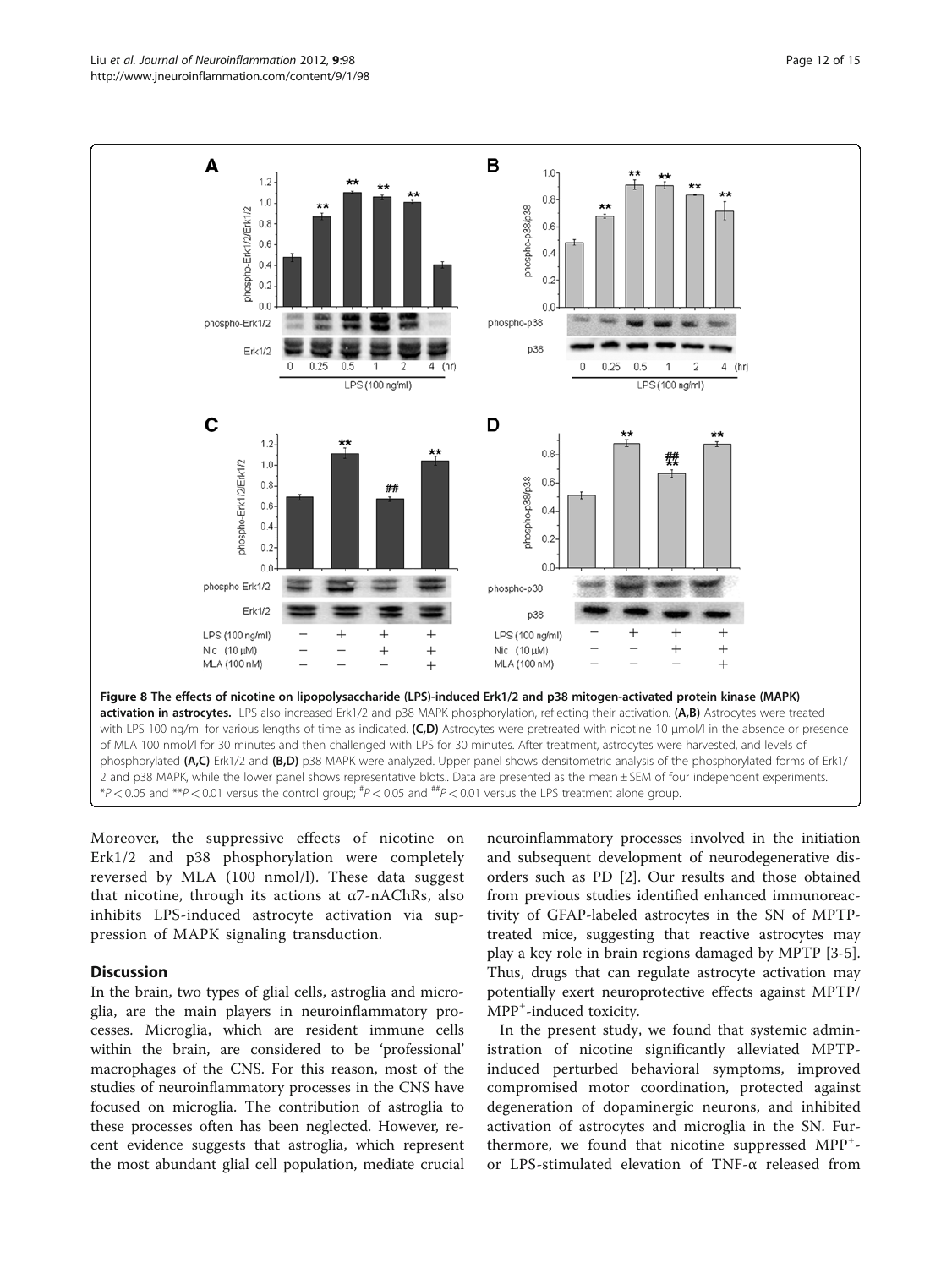reactive astrocytes by downregulating phosphorylation of Erk1/2 and p38 MAPKs. Erk1/2 [[14\]](#page-13-0) and p38 [\[15](#page-13-0)] MAPK pathways were originally identified as signaling cascades activated by pro-inflammatory stimuli and cellular stresses, and they have been shown to play crucial roles in translational regulation of proinflammatory cytokine synthesis. Previous studies have shown that inhibition of Erk1/2 and p38 MAPKs reduced expression of inducible nitric oxide synthase (iNOS) and cyclooxygenase-2 mRNA, suppressed the production of several pro-inflammatory cytokines including TNF-α, and rescued dopaminergic neurons in the SN [[16\]](#page-13-0). Taken collectively, our data suggest that the Erk1/2 and p38 MAPK signaling-transduction pathways are involved in the inhibitory effects of nicotine on MPP+ - or LPS-induced astrocyte activation.

Interestingly, it has been suggested that MPP<sup>+</sup> induces astrocytic apoptosis via regulation of MAPK signaling [[17\]](#page-13-0). Increasing evidence has shown that astrocytic apoptosis may contribute to the pathogenesis of many neurodegenerative disorders such as Alzheimer's disease and PD [\[18](#page-13-0)]. Based upon our findings that nicotine decreased Erk1/2 and p38 MAPK activation in reactive astrocytes, further studies are needed to evaluate the potential role (s) of nicotine in the regulation of astroglial apoptosis.

Epidemiological studies [[19](#page-13-0)] have reported that the prevalence of PD is lower in smokers than in nonsmokers, leading to the hypothesis that the reduced prevalence of PD in smokers may be due to the presence of nicotine in tobacco. Nicotine administration has been reported to improve motor deficits that arise from nigrostriatal damage in parkinsonian animals and in patients with PD. In addition, nicotine has been shown to exert protective effects against nigrostriatal damage in various animal models of PD [\[20,21](#page-13-0)]. Although these observations suggest that nicotine may be beneficial for the treatment of PD, the specific mechanisms underlying the potentially protective effects of nicotine remain obscure. For example, nicotine may play a neuroprotective role via modulation of both monoamine oxidase activity and complex I of the electron transport chain [[7\]](#page-13-0). The development of studies focused on the neuroprotective effects exerted by specific nAChR subtypes would be beneficial, because their identification and the description of their potential roles in the pathogenesis of PD might facilitate the development of targeted therapies. The nicotine-induced neuroprotective effects that have been shown in many animal models might be mediated via a number of nAChR subtypes, including but not lim-ited to α4β2 [[22](#page-13-0)], α7 [\[21\]](#page-13-0), α6α4β2 [\[23\]](#page-13-0), and α6β2 [[24](#page-13-0)].

Our results showing that nicotine protected against the loss of dopaminergic neurons in the MPTP-induced mouse model of PD are consistent with those of several previous reports [\[21,25\]](#page-13-0). However, the mechanisms

underlying nAChR-mediated neuroprotection remain unknown. nAChRs are transmitter-gated ion channels, and nine different α subunits (α2 to α10) and three β subunits (β2 to β4) have been cloned to date [[26](#page-13-0)]. Different combinations of  $\alpha$  and  $\beta$  subunits, or of  $\alpha$  subunits alone, produce various receptor subtypes that exhibit different physiologic, pharmacologic, and anatomic properties. Recently, the  $\alpha$ 7 subunit has received considerable attention because studies have suggested that it plays a role in cholinergic anti-inflammatory processes [[27\]](#page-13-0). Specifically, mounting evidence has shown that nicotine inhibits inflammatory signaling and the consequent production of relevant pro-inflammatory cytokines via its actions at α7-nAChRs [\[14](#page-13-0)[,28-30](#page-14-0)].

In the present study, we found that the alleviation of MPTP-induced loss of dopaminergic neurons in the SNpc and inhibition of astrocyte and microglia activation in the SN by nicotine in vivo was reversed by the α7-nAChR-selective antagonist MLA. Interestingly however, MLA did not reverse the alleviation by nicotine of MPTP-induced behavioral symptoms (data not shown). A more extensive evaluation system should be used to elucidate more clearly mouse behavior in models of PD [\[31](#page-14-0)]. Additionally, in mouse primary cultured astrocytes, pretreatment with nicotine suppressed MPP<sup>+</sup>- or LPS-induced astrocyte activation, as evidenced by both decreased production of TNF-α and inhibition of Erk1/2 and p38 MAPK activation. These inhibitory effects of nicotine were also reversed by MLA.

The primary cascade activated by the neurotoxin MPTP in mice might differ depending upon whether treatment is acute or chronic [[32,33\]](#page-14-0). Liberatore et al. [[4\]](#page-13-0) reported that mutant mice lacking the iNOS gene were significantly more resistant to acute MPTP treatment compared with wild-type littermates in an experiment conducted to investigate the mechanisms of protection against inflammation. Furuya et al. [[32](#page-14-0)] examined the role of caspase-11 in inflammation and apoptosis immediately after MPTP administration in caspase-11 knockout mice and in their wild-type littermates, and results indicated that the inflammatory pathway seems to be closely related to the animal model for acute MPTP treatment. Therefore, we used an acute MPTP model to investigate the mechanisms of α7-nAChR-mediated neuroprotection against inflammation. There may be changes in receptor kinetics secondary to desensitization and/or possible receptor downregulation after prolonged nicotine exposure, thus our findings need to be confirmed using in vivo experiments with chronic exposure, which more closely resembles the conditions that occur during smoking or under therapy with nicotine or nicotinic ligands.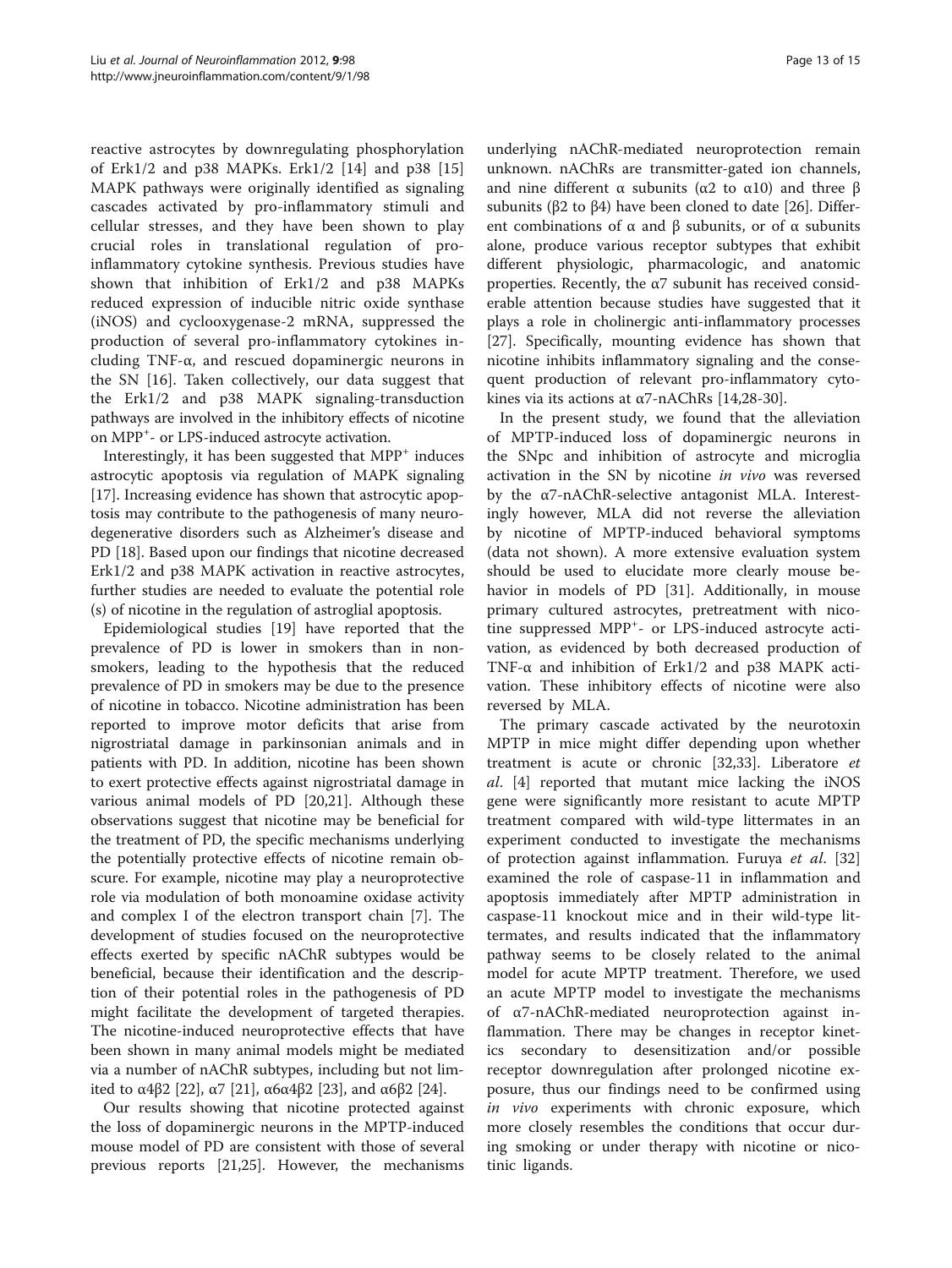### <span id="page-13-0"></span>**Conclusions**

This is the first report that nicotine inhibits MPTP  $(in vivo)$ - and MPP<sup>+</sup>- or LPS  $(in vitro)$ -induced astrocyte activation via its actions at α7-nAChRs and decreases the consequent production of pro-inflammatory factors, thus alleviating dopaminergic neurodegeneration. Our results strongly support the hypothesis that inhibition of astrocyte activation by stimulation of α7-nAChRs may provide a new therapeutic strategy for treatment of neuroinflammationrelated disorders. Thus, nicotinic agonists that specifically target the α7-nAChR might serve as potential therapeutic agents for PD and other neuroinflammation-related neurodegenerative diseases.

#### Abbreviations

α7-nAChR: α7-nicotinic acetylcholine receptor; BSA: Bovine serum albumin; CNS: Central nervous system; DMEM: Dulbecco's modified Eagle's medium; ELISA: Enzyme-linked immunosorbent assay; Erk: Extracellular regulated kinase; FCS: Fetal calf serum; GFAP: Glial fibrillary acidic protein; IR: Immunoreactive; LPS: Lipopolysaccharide; MAPK: Mitogen-activated protein kinase; MLA: Methyllycaconitine; MPP<sup>+</sup>: 1-methyl-4-phenylpyridinium ion; MPTP: 1-methyl-4-phenyl-1,2,3,6-tetrahydropyridine; PBS: Phosphate buffered saline; PD: Parkinson's disease; SNpc: Substantia nigra pars compacta; RT: reverse transcripton; SDS-PAGE: Sodium dodecyl sulfate polyacrylamide gel electrophoresis; TBS-T: Tris-buffered saline with Tween 20; TH: Tyrosine hydroxylas; TNF: tumor necrosis factor.

#### Competing interests

The authors declare that they have no competing interests.

#### Acknowledgements

This project was supported by grants from the National Natural Science Foundation of China (Grants Number 30901800; 81102422; 81001428), the Program for Development of Innovative Research Team in the Jiangsu Province (LJ201121) and the Priority Academic Program Development of Jiangsu Higher Education Institutions.

#### Author details

<sup>1</sup>Department of Orthopedics, the First Affiliated Hospital of Nanjing Medical University, Guang Zhou Road 300, Nanjing 210029, China. <sup>2</sup>Department of Infectious Diseases, the First Affiliated Hospital of Nanjing Medical University, Nanjing 210029, China. <sup>3</sup>Laboratory of Neurophysiology, Barrow Neurological Institute, St. Joseph's Hospital and Medical Center, Phoenix AZ 85013, USA. <sup>4</sup> <sup>4</sup>University of Pittsburgh School of Medicine, Pittsburgh PA 15261, USA.

#### Authors' contributions

JH and WF designed the experimental protocols, which were carried out by YL, JW, CZ, YH, YH, ZH, KE and JH. The manuscript was prepared by YL, JW, KE and JH. All authors read and approved the final manuscript.

#### Received: 2 January 2012 Accepted: 24 May 2012 Published: 24 May 2012

#### References

- 1. Jakowec MW, Petzinger GM: 1-methyl-4-phenyl-1,2,3,6-tetrahydropyridinelesioned model of parkinson's disease, with emphasis on mice and nonhuman primates. Comp Med 2004, 54:497–513.
- 2. Farina C, Aloisi F, Meinl E: Astrocytes are active players in cerebral innate immunity. Trends Immunol 2007, 28:138-145.
- Hu J, Zhu C, Liu Y, Wang F, Huang Z, Fan W, Wu J: Dynamic alterations of gene expression of nicotinic acetylcholine receptor alpha7, alpha4 and beta2 subunits in an acute MPTP-lesioned mouse model. Neurosci Lett 2011, 494:232–236.
- 4. Liberatore GT, Jackson-Lewis V, Vukosavic S, Mandir AS, Vila M, McAuliffe WG, Dawson VL, Dawson TM, Przedborski S: Inducible nitric oxide synthase stimulates dopaminergic neurodegeneration in the MPTP model of Parkinson disease. Nat Med 1999, 5:1403–1409.
- Fan Y, Kong H, Shi X, Sun X, Ding J, Wu J, Hu G: Hypersensitivity of aquaporin 4-deficient mice to 1-methyl-4-phenyl-1,2,3,6 tetrahydropyrindine and astrocytic modulation. Neurobiol Aging 2008, 29:1226–1236.
- 6. Yang YJ, Zhang S, Ding JH, Zhou F, Hu G: Iptakalim protects against MPP+ -induced degeneration of dopaminergic neurons in association with astrocyte activation. Int J Neuropsychopharmacol 2009, 12:317-327.
- 7. Quik M: Smoking, nicotine and Parkinson's disease. Trends Neurosci 2004, 27:561–568.
- 8. de Jonge WJ, Ulloa L: The alpha7 nicotinic acetylcholine receptor as a pharmacological target for inflammation. Br J Pharmacol 2007, 151:915–929.
- 9. Dutta G, Zhang P, Liu B: The lipopolysaccharide Parkinson's disease animal model: mechanistic studies and drug discovery. Fundam Clin Pharmacol 2008, 22:453–464.
- 10. Gao M, Jin Y, Yang K, Zhang D, Lukas RJ, Wu J: Mechanisms involved in systemic nicotine-induced glutamatergic synaptic plasticity on dopamine neurons in the ventral tegmental area. J Neurosci 2010, 30:13814–13825.
- 11. Turek JW, Kang CH, Campbell JE, Arneric SP, Sullivan JP: A sensitive technique for the detection of the alpha 7 neuronal nicotinic acetylcholine receptor antagonist, methyllycaconitine, in rat plasma and brain. J Neurosci Methods 1995, 61:113–118.
- 12. Zhou F, Wu JY, Sun XL, Yao HH, Ding JH, Hu G: Iptakalim alleviates rotenone-induced degeneration of dopaminergic neurons through inhibiting microglia-mediated neuroinflammation. Neuropsychopharmacology 2007, 32:2570–2580.
- 13. West MJ: New stereological methods for counting neurons. Neurobiol Aging 1993, 14:275–285.
- 14. Shytle RD, Mori T, Townsend K, Vendrame M, Sun N, Zeng J, Ehrhart J, Silver AA, Sanberg PR, Tan J: Cholinergic modulation of microglial activation by alpha 7 nicotinic receptors. J Neurochem 2004, 89:337–343.
- 15. Clark AR, Dean JL, Saklatvala J: Post-transcriptional regulation of gene expression by mitogen-activated protein kinase p38. FEBS Lett 2003, 546:37–44.
- 16. Choi SH, Joe EH, Kim SU, Jin BK: Thrombin-induced microglial activation produces degeneration of nigral dopaminergic neurons in vivo. J Neurosci 2003, 23:5877–5886.
- 17. Zhang S, Zhou F, Ding JH, Zhou XQ, Sun XL, Hu G: ATP-sensitive potassium channel opener iptakalim protects against MPP-induced astrocytic apoptosis via mitochondria and mitogen-activated protein kinase signal pathways. J Neurochem 2007, 103:569-579.
- 18. Takuma K, Baba A, Matsuda T: Astrocyte apoptosis: implications for neuroprotection. Prog Neurobiol 2004, 72:111–127.
- 19. Allam MF, Del CAS, Navajas RF: Parkinson's disease, smoking, and gender. Mov Disord 2007, 22:1829–1830.
- 20. Quik M, O'Neill M, Perez XA: Nicotine neuroprotection against nigrostriatal damage: importance of the animal model. Trends Pharmacol Sci 2007, 28:229–235.
- 21. Park HJ, Lee PH, Ahn YW, Choi YJ, Lee G, Lee DY, Chung ES, Jin BK: Neuroprotective effect of nicotine on dopaminergic neurons by antiinflammatory action. Eur J Neurosci 2007, 26:79–89.
- 22. Takeuchi H, Yanagida T, Inden M, Takata K, Kitamura Y, Yamakawa K, Sawada H, Izumi Y, Yamamoto N, Kihara T, Uemura K, Inoue H, Taniguchi T, Akaike A, Takahashi R, Shimohama S: Nicotinic receptor stimulation protects nigral dopaminergic neurons in rotenone-induced Parkinson's disease models. J Neurosci Res 2009, 87:576–585.
- 23. Perez XA, Bordia T, McIntosh JM, Grady SR, Quik M: Long-term nicotine treatment differentially regulates striatal alpha6alpha4beta2\* and alpha6 (nonalpha4)beta2\* nAChR expression and function. Mol Pharmacol 2008, 74:844–853.
- 24. Quik M, Bordia T, O'Leary K: Nicotinic receptors as CNS targets for Parkinson's disease. Biochem Pharmacol 2007, 74:1224–1234.
- 25. Parain K, Hapdey C, Rousselet E, Marchand V, Dumery B, Hirsch EC: Cigarette smoke and nicotine protect dopaminergic neurons against the 1-methyl-4-phenyl-1,2,3,6-tetrahydropyridine Parkinsonian toxin. Brain Res 2003, 984:224–232.
- 26. Wu J: Understanding of nicotinic acetylcholine receptors. Acta Pharmacol Sin 2009, 30:653-655.
- 27. Piao WH, Campagnolo D, Dayao C, Lukas RJ, Wu J, Shi FD: Nicotine and inflammatory neurological disorders. Acta Pharmacol Sin 2009, 30:715–722.